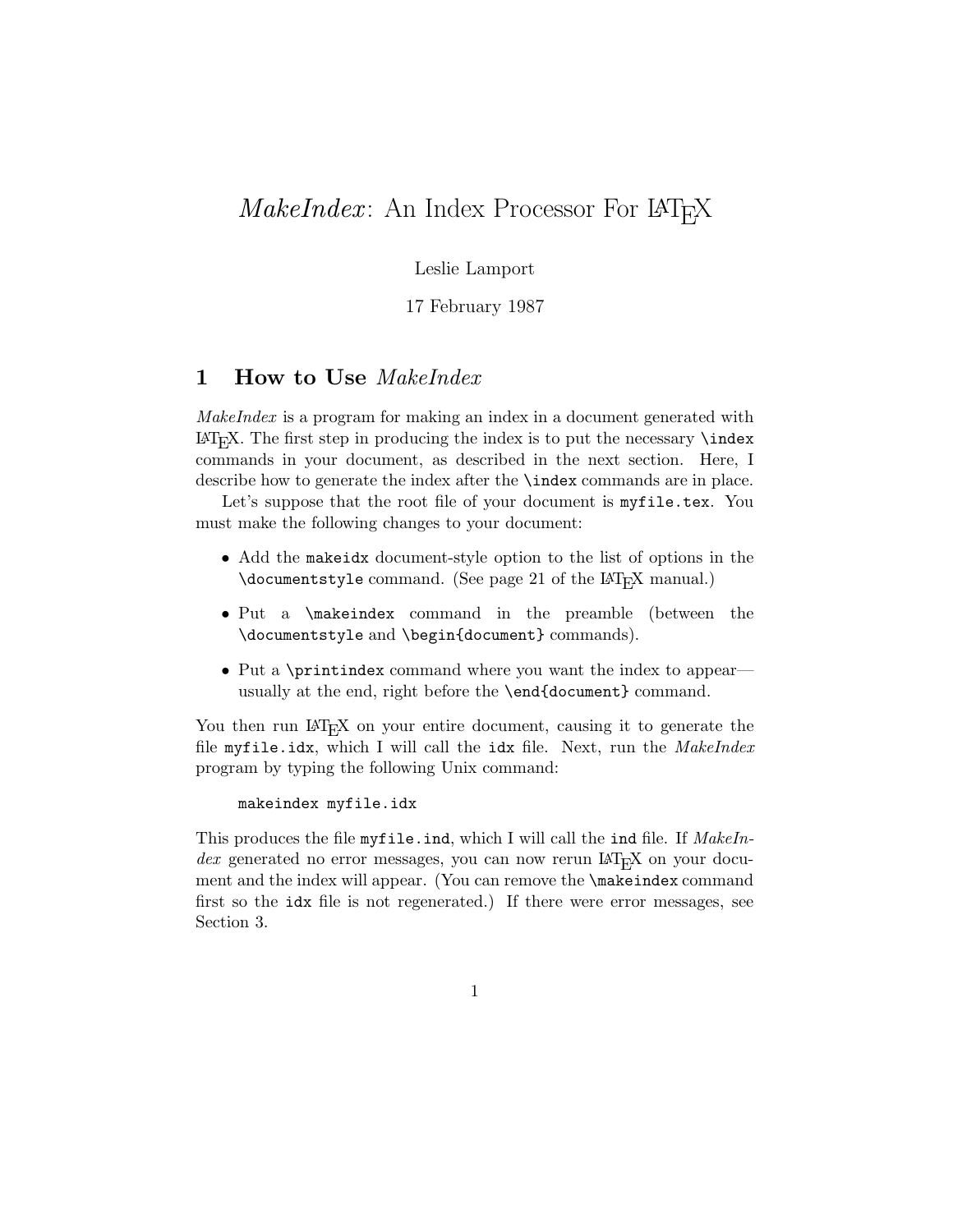By reading the index, you may discover additional mistakes. These should be corrected by changing the appropriate \index commands in the document and regenerating the ind file. If there are problems that cannot be corrected in this way, you can always edit the ind file directly. However, such editing is to be avoided because it must be repeated every time you generate a new version of the index.

# **2 How to Generate Index Entries**

## **2.1 When, Why, What, and How to Index**

It's tempting to generate the index as you write the document. Resist the temptation. It is virtually impossible to obtain any consistency in an index that is generated in this way.

An index is there to help the reader find what he's looking for. With this in mind, common sense can help in figuring out what should be in the index and how it should be organized. Since it's often hard to distinguish common sense from equally common nonsense, professional advice is useful. Many style guides discuss indexing; the pamphlet *Indexing Your Book* by Sina Spiker (The University of Wisconsin Press, 1954) is, according to its subtitle, "A Practical Guide for Authors".

Unfortunately, these guides to indexing seem to have been written when high tech meant using a ball-point pen instead of a quill, so their advice on the mechanics of creating an index revolve around how to stack your 3 *×* 5 index cards. You'll have to figure out your own method of using the computer to lighten the chore. An alphabetical list of every word in your document, with duplicates removed, is not a bad place to start. If your system has Howard Trickey's delatex program, then the following Unix command generates such a list from the file myfile.tex and puts it on the file foo:

#### delatex myfile.tex | sort -uf > foo

The computer is only a tool; it can't write the index for you. It may be easy to choose which words are important and mechanically generate an index citing every occurrence of those words, but the resulting index will not be as useful to the reader as one prepared with more care.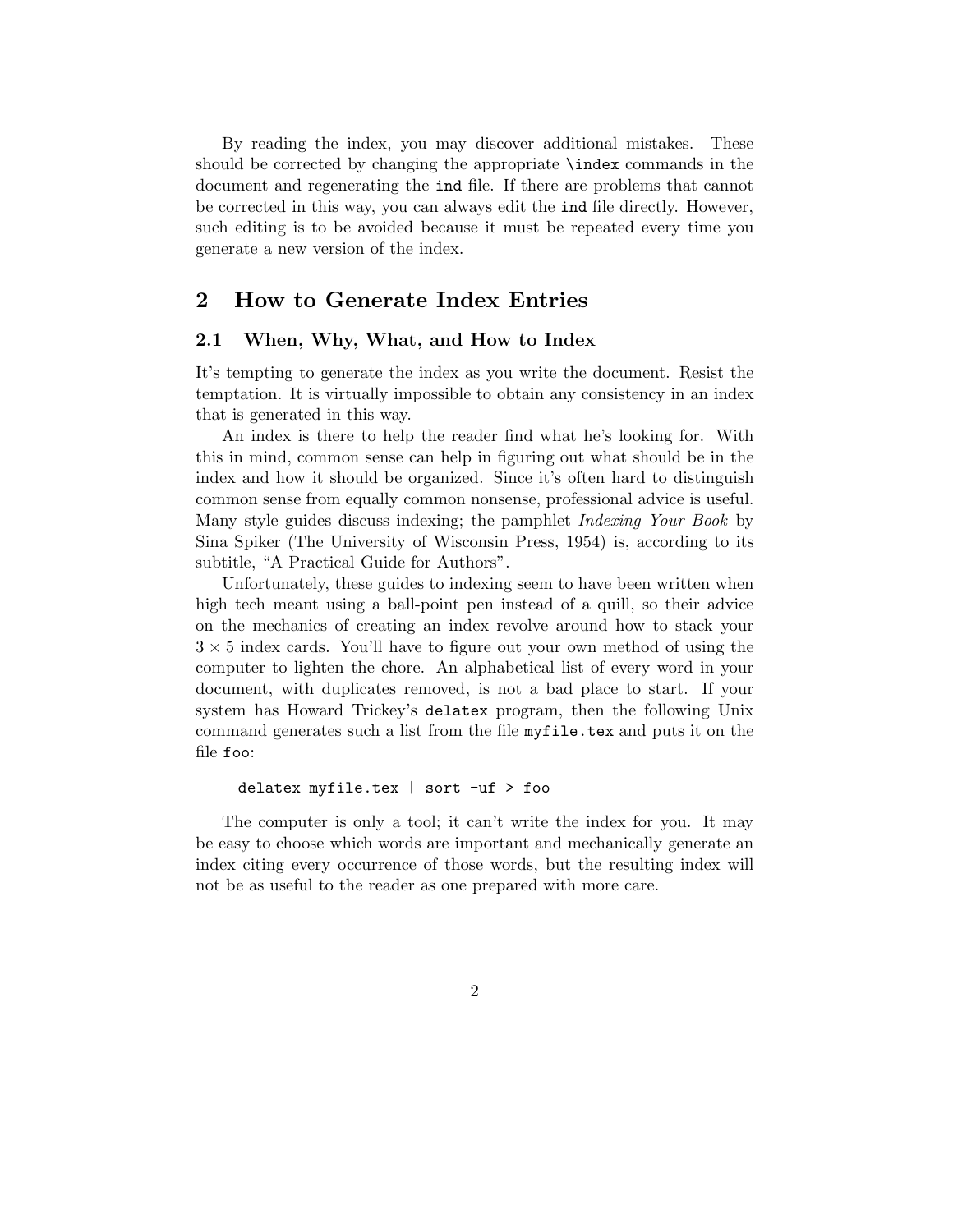# **2.2 The Basics**

Each  $\langle$  index command causes  $\langle M_{F}X \rangle$  to write an entry on the idx file. The following example shows some simple \index commands and the index entries that they produce. The page number refers to the page containing the text where the  $\theta$  command appears.<sup>1</sup>

| Page ii     | \index{Alpha}     | Alpha, ii           |
|-------------|-------------------|---------------------|
| Page viii:  | \index{alpha}     | alpha, viii, ix, 22 |
| Page ix:    | \index{alpha}     | alpha bet, 24       |
|             | \index{Alphabet}  | Alphabet, ix        |
| Page 22:    | \index{alpha}     | alphabet, 23        |
|             | \index{alphas}    | alphas, 22          |
| Page 23:    | \index{alphabet}  |                     |
|             | \index{alphabet}  |                     |
| Page $24$ : | \index{alpha bet} |                     |

Note that the duplicate \index{alphabet} commands on page 23 produce only one "23" in the index.

To produce a subentry, the argument of the \index command should contain both the main entry and the subentry, separated by a ! character.

|             | Page 7: $\infty$ \index{gnat!size of} | $g$ nat, 32 |
|-------------|---------------------------------------|-------------|
| Page $32$ : | \index{gnat}                          | anatomy, 35 |
|             | Page 35: \index{gnat!anatomy}         | size of, 7  |
|             | \index{gnus!good}                     | gnus        |
| Page 38:    | \index{gnus!bad}                      | bad, 38     |
|             |                                       | good, 35    |

You can also have subsubentries.

| Page 8:     | \index{bites!animal!gnats} | bites         |
|-------------|----------------------------|---------------|
| Page $10$ : | \index{bites!animal!gnus}  | animal        |
| Page $12:$  | \index{bites!vegetable}    | gnats, 8      |
|             |                            | gnus, 10      |
|             |                            | vegetable, 12 |

LaTEX and *MakeIndex* support only three levels of indexing; you can't have subsubsubentries.

<sup>&</sup>lt;sup>1</sup>To avoid any ambiguity if a page break occurs right at an **\index** command, it's a good idea to attach the command to a word instead of putting it between words.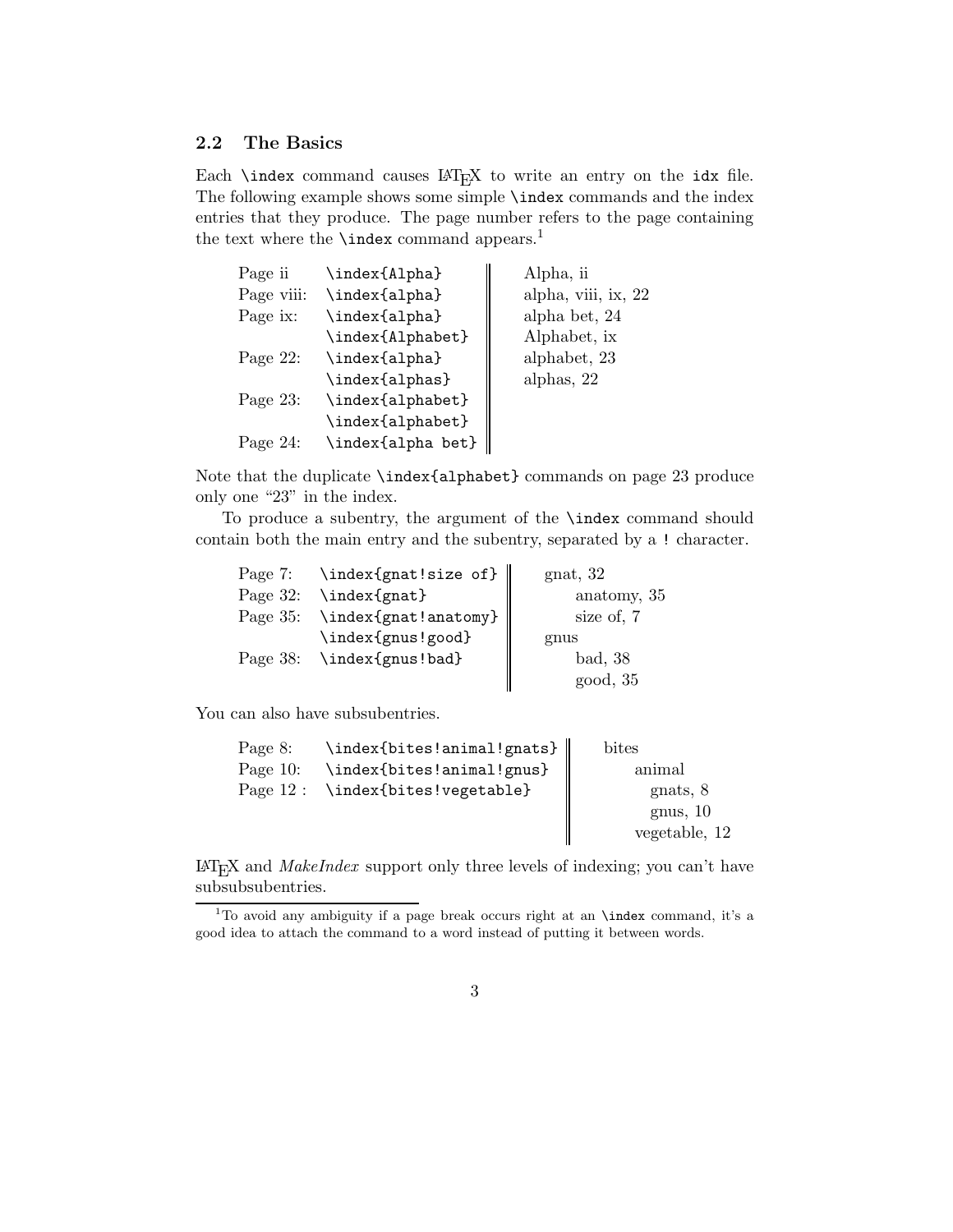To specify a page range, put an \index{...|(} command at the beginning of the range and an  $\index{\ldots}$  command at the end of the range.

```
Page vi: \index{gnat|(}
Page x: \index{gnat|)}
Page 22: \index{gnat}
         \index{gnus!bad|(}
         \index{gnus!bad|)}
Page 28: \index{gnus!good|(}
Page 30: \index{gnus!good}
Page 32: \index{gnus!good|)}
                                  gnat, vi-x, 22
                                  gnus
                                      bad, 22
                                      good, 28–32
```
Note that *MakeIndex* does the right thing when both ends of the range fall on the same page.<sup>2</sup>

Sometimes, you want to add a cross-reference with no page number. This is done as follows;

| Page 2: $\in$ \index{at}                     | at. 2            |
|----------------------------------------------|------------------|
| Page 2: $\infty$ \index{at!bat see{bat, at}} | bat, see bat, at |

Since the "see" entry does not print any page number, it doesn't matter where the \index{...|see{...}} command goes, so long as it follows the \begin{document} command. You might want to put all such crossreferencing commands in one place.

If you specify an entry of the form  $\sigma \mathbb{Q} \tau$ , the string  $\sigma$  determines the alphabetical position of the entry, while the string  $\tau$  produces the text of the entry.

| Page 44: \index{twenty}          | twenty, 44     |
|----------------------------------|----------------|
| Page 46: \index{twenty-one}      | xx, 55         |
| Page 55: $\in$ \index{twenty@xx} | twenty-one, 46 |

This feature is useful because the argument of the \index command provides the actual input string that LAT<sub>E</sub>X uses to generate the index entry. In the following example, the input  $\alpha \$ 

|          | Page 12: \index{alphas}  | alpha, $13$   |
|----------|--------------------------|---------------|
|          | Page 13: \index{alpha}   | $\alpha$ , 14 |
| Page 14: | \index{alpha@\$\alpha\$} | alphas, $12$  |

## 4

<sup>&</sup>lt;sup>2</sup>The use of "28ff." rather than "28–32" is frowned upon by the experts.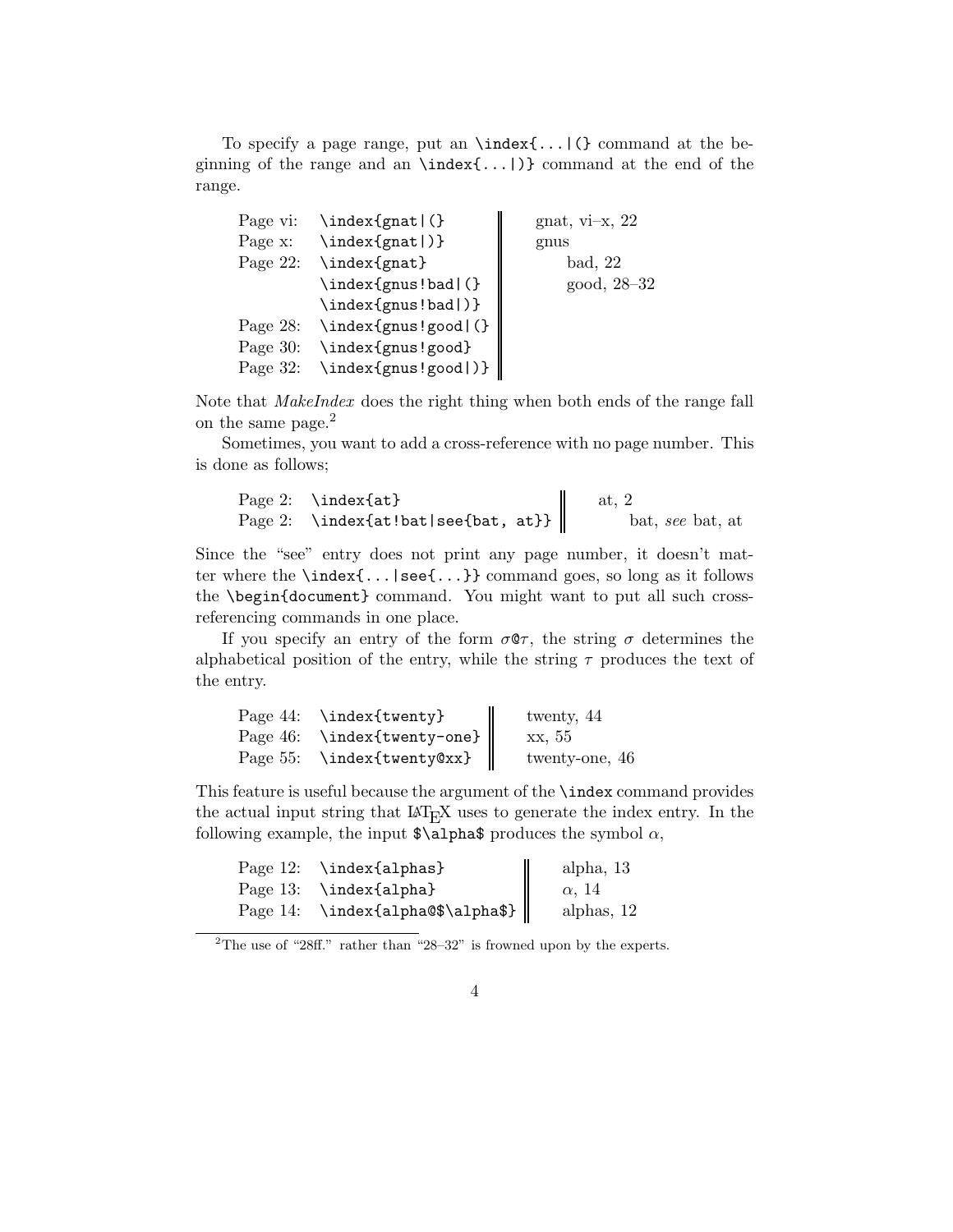Similarly, the command \index{gnu@{\bf gnu}} produces a boldface **gnu** index entry.

In some indexes, certain page numbers are specially formatted—for example, an italic page number may indicate the primary reference, and an *n* after a page number may denote that the item appears in a footnote on that page. *MakeIndex* makes it easy to format an individual page number any way you want. For any string of characters  $\sigma$ , the command  $\int \mathcal{S}(\cdot, \cdot) \, d\tau$  produces a page number of the form  $\sigma\{n\}$ . Similarly, the command  $\int_{\sigma}$  index{...|( $\sigma$ } may produce a page number of the form  $\{\sigma\{n-m\}$ . Thus, suppose the document contains the following command definitions:

```
\newcommand{\iota}{i}{i}{f\it{t #1}}\newcommand{\nn}[1]{#1n}
```
We could then have:

| Page 3:  | $\infty$ \index{gnat ii} | gnat, $\beta$ , 4n |
|----------|--------------------------|--------------------|
| Page 4:  | $\infty$ {gnat nn}       | gnu, 5, $44-46$    |
| Page 5:  | \index{gnu}              |                    |
| Page 44: | $\hat{\tau}$             |                    |
| Page 46: | \index{gnu )}            |                    |

The "see" option is a special case of this facility, where the \see command is predefined by the makeidx document-style option.

#### **2.3 The Fine Print**

Commands in an index entry are expanded when the index is typeset, not when the  $idx$  file is written. Hence, the command  $\index{\gamma$  produces an entry that is alphabetized by  $\gamma$ , regardless of how the  $\gamma$  command is defined.

Recall that special characters like  $\setminus$  may appear in the argument of an \index command only if that command is not itself contained in the argument of another command. This is most likely to be a problem when indexing items in a footnote. Even in this case, robust commands can be placed in the "@" part of an entry, as in \index{gnu@{\it gnu}}, and fragile commands can be used if protected with the \protect command.<sup>3</sup>

 $3$ In versions of LAT<sub>E</sub>X released before 3 February 1987, you must use the **\string** command instead of \protect.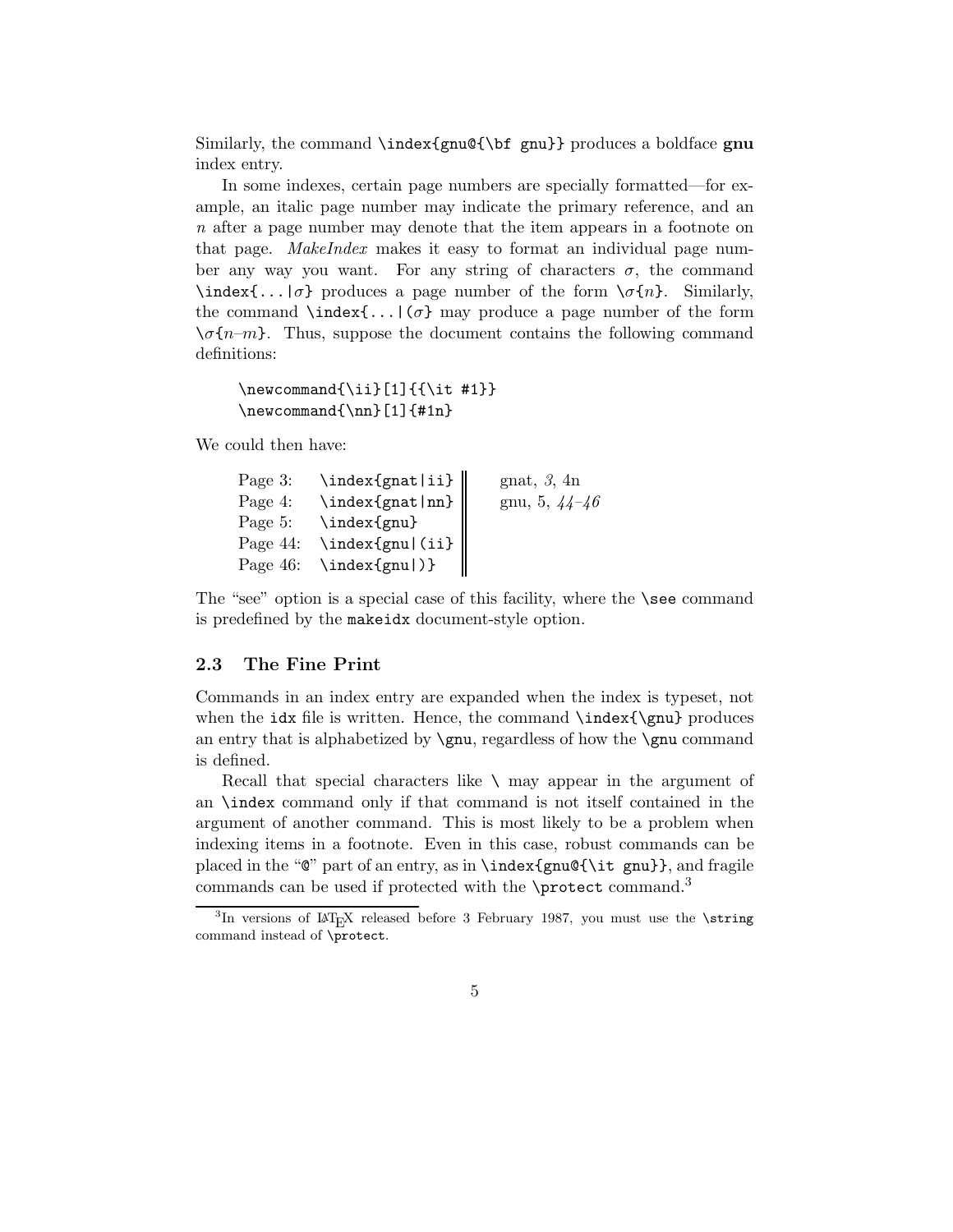Remember that the argument of an \index command must always have matching braces, where the brace in a  $\{$  or  $\}$  command counts.

*MakeIndex* assumes that all page numbers are either arabic or lowercase roman numerals; it assumes that pages numbered with roman numerals precede those numbered with arabic numerals.

To put a !, @, or | character in an index entry, *quote* it by preceding the character with a ". More precisely, any a character is said to be quoted if it follows an unquoted " that is not part of a  $\Upsilon$ " command. A quoted !,  $\mathcal{Q}$ , or | character is treated like an ordinary character rather than having its usual meaning. The " preceding a quoted character is deleted before the entries are alphabetized.

| Page 2: $\infty$ ("!)}                       | exclaim $(!)$ , 2 |
|----------------------------------------------|-------------------|
| Page 3: $\infty$ \index{exclaim ("!)!loudly} | loudly, 3         |
| Page 4: \index{fur@f\"{u}r}                  | für, $4$          |
| Page 5: $\in$ {quote $(\verb verb+""+})$ }   | quote $("")$ , 5  |

*MakeIndex* regards spaces as ordinary characters when alphabetizing the entries and deciding whether two entries are the same. Thus, letting "
" denote a space character, the commands \index{gnu}, \index{<sub>Li</sub>gnu}, and **\index{gnu**<sub>Li</sub>} produce three separate entries, the first appearing near the beginning of the index, since  $\Box$  comes before any letter in *MakeIndex*'s "alphabetical" order. All three entries look the same when printed, since  $\LaTeX{}$  ignores extra spaces in the input. Similarly,  $\in \A_5$  space} and \index{a--space} produce two different entries that look the same when printed. Do not split the argument of an \index command across lines in the input file.

# **3 Error Messages**

*MakeIndex* types out on the terminal the number of lines read and written and how many errors were found. Message to identify the error are written on a file with extension ilg. There are two phases in which *MakeIndex* can produce error messages: when it is reading the idx file, and when it is writing the ind file. Each error message prints the nature of the error followed by a line number, identifying where in the file the error occurs. In the reading phase, the line number refers to the idx file; in the writing phase, it refers to the ind file.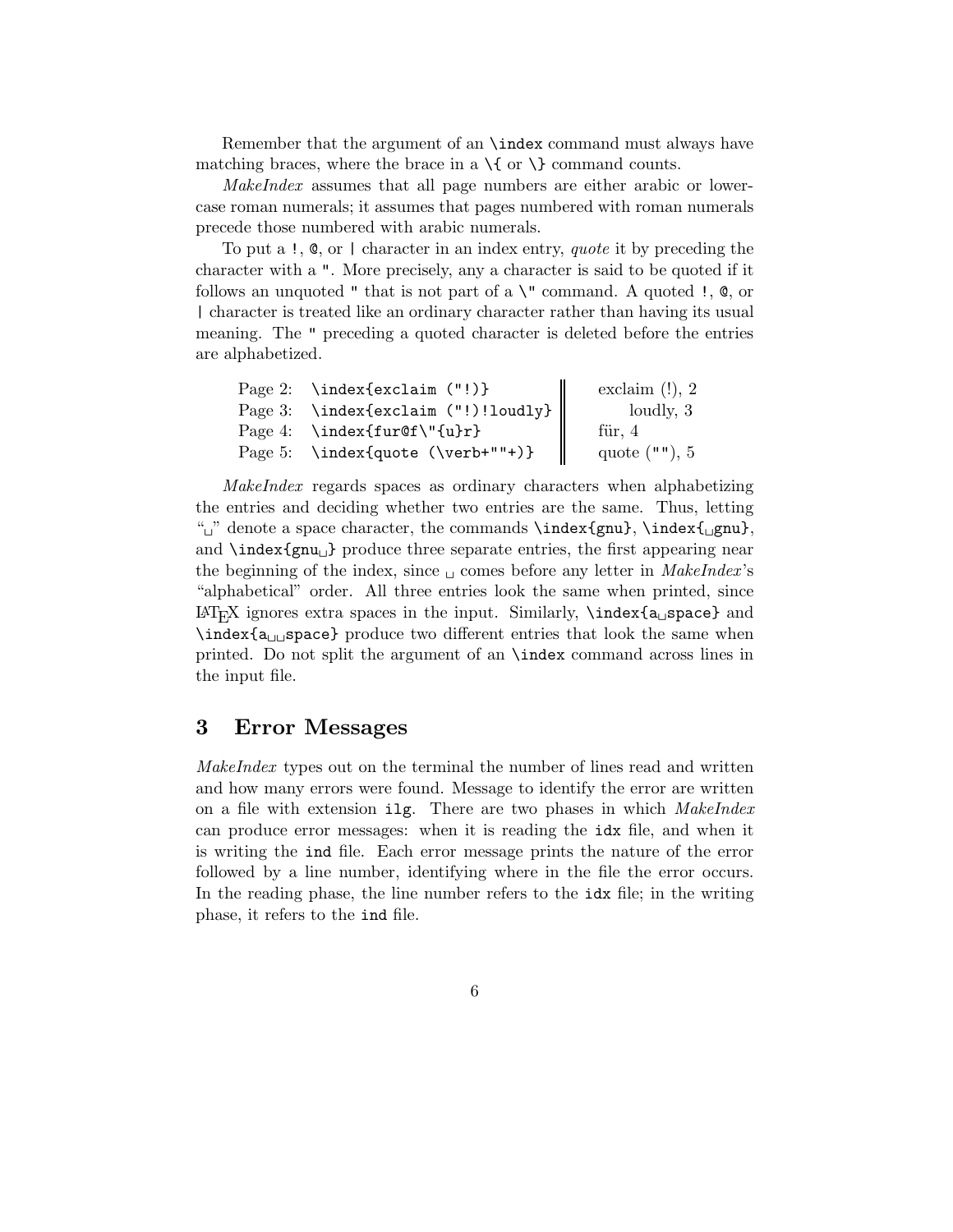## **3.1 Errors in Reading Phase**

Extra '!' at position ...

The \index command's argument has more than two unquoted ! characters. Perhaps some of them should be quoted.

Extra '0' at position ...

The \index command argument has two or more unquoted @ characters with no intervening !. Perhaps one of the  $\&$  characters should be quoted.

```
Extra '|' at position ...
```
The \index command's argument has more than one unquoted ! characters. Perhaps the extras should be quoted.

#### Illegal null field

The \index command argument doesn't make sense because some string is null that shouldn't be. The command \index{!big} will produce this error, since it specifies a subentry "big" with no entry. Similarly, the command \index{@big} is incorrect because it specifies a null string for alphabetizing.

Argument ... too long (max 1024).

Your document contained an **\index** command with a very long argument. You probably forgot the right brace that was supposed to delimit the argument.

## **Other errors**

*MakeIndex* can produce a variety of other error messages indicating that something is seriously wrong with the idx file. If you get one, it probably means that the idx file was corrupted in some way. If LAT<sub>E</sub>X did not generate any errors when it created the idx file, then it is highly unlikely to have produced a bad idx file. If it did, you'll have to examine the idx file to figure out what went wrong.

7